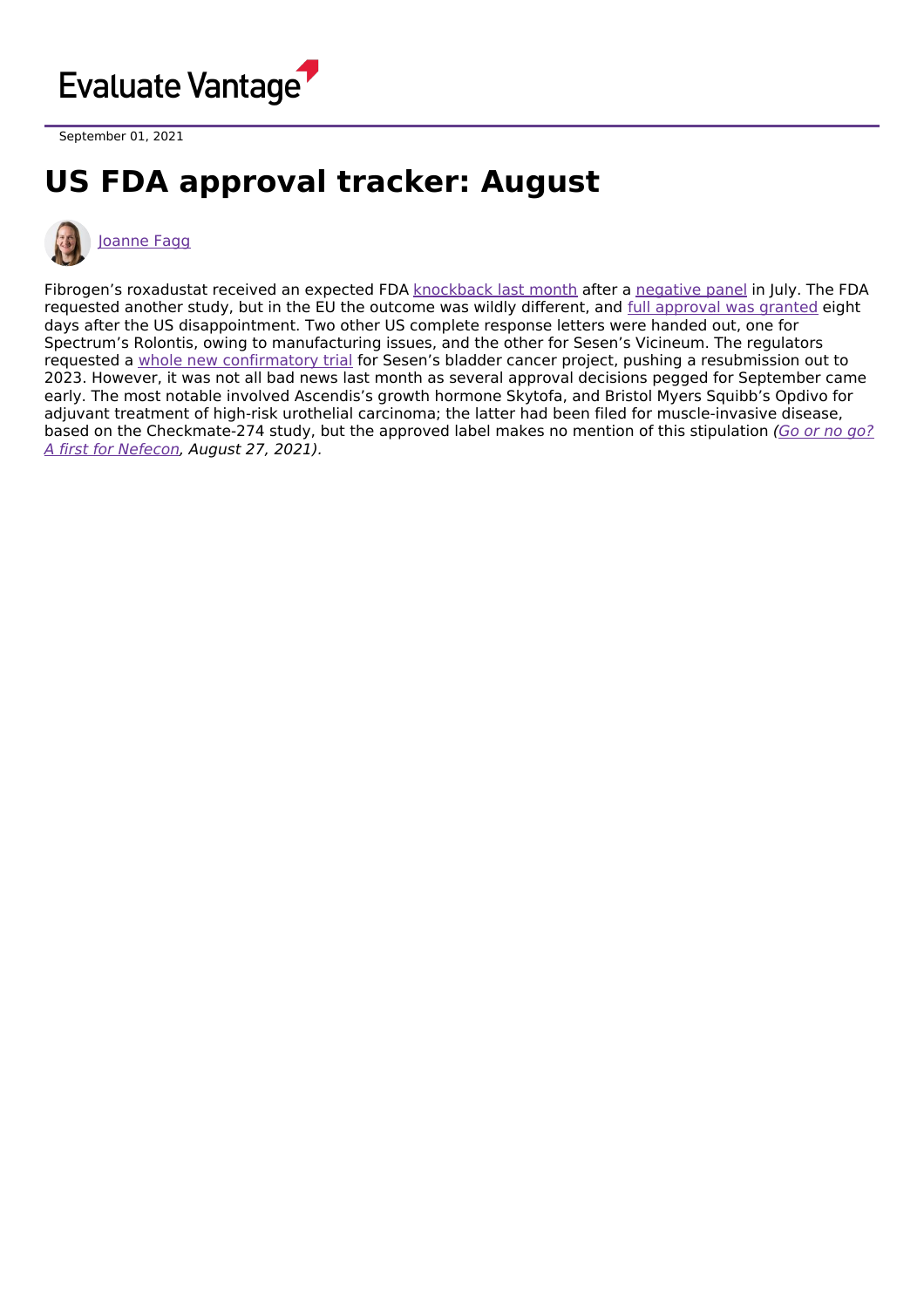| <b>Notable first-time US approval decisions in August</b> |                                   |                                                                                                    |                                            |                                                          |  |  |  |
|-----------------------------------------------------------|-----------------------------------|----------------------------------------------------------------------------------------------------|--------------------------------------------|----------------------------------------------------------|--|--|--|
| <b>Project</b>                                            | <b>Company</b>                    | Indication(s)                                                                                      | 2026e<br>sales by<br>indication<br>$(\$m)$ | <b>Outcome</b>                                           |  |  |  |
| Comirnaty                                                 | Pfizer/Biontech                   | Prevention of Covid-19 (aged<br>16 and older)                                                      | 2,819                                      | Full approval<br>(still under EUA<br>for ages 12-15)     |  |  |  |
| Evrenzo<br>(roxadustat)                                   | Fibrogen/Astrazeneca/<br>Astellas | Anaemia in patients with<br>chronic kidney disease on/not<br>on dialysis                           | 1,666                                      | <b>CRL</b><br>(additional trial<br>needed)               |  |  |  |
| Skytrofa (Transcon<br>hGH/<br>lonapegsomatropin)          | Ascendis                          | Paediatric growth hormone<br>deficiency                                                            | 1,371                                      | Approved<br>$(-1$ mth early)                             |  |  |  |
| <b>AXS-05</b>                                             | Axsome                            | Major depressive disorder                                                                          | $1,277*$                                   | Delayed (no<br>new date given)                           |  |  |  |
| Welireg<br>(MK-<br>6482/belzutifan)                       | Merck & Co                        | Von Hippel-Lindau disease-<br>associated renal cancer                                              | 386                                        | Approved<br>$(-1$ mth early)                             |  |  |  |
| Nexviazyme<br>(avalglucosidase<br>alfa)                   | Sanofi                            | Pompe disease                                                                                      | 366                                        | Approved                                                 |  |  |  |
| Korsuva injection                                         | Cara/Vifor                        | Pruritis in haemodialysis<br>patients                                                              | 358                                        | Approved                                                 |  |  |  |
| Rolontis                                                  | Spectrum                          | Neutropenia in patients<br>receiving myelosuppressive<br>anti-cancer drugs                         | 330                                        | <b>CRL</b><br>(manufacturing,<br>reinspection<br>needed) |  |  |  |
| Vicineum                                                  | Sesen Bio                         | High risk BCG-unresponsive<br>non-muscle invasive bladder<br>cancer                                | 292                                        | <b>CRL (CMC &amp;</b><br><u>new trial)</u>               |  |  |  |
| <b>TicoVac</b>                                            | Pfizer                            | Tick-borne encephalitis                                                                            | 218                                        | Approved                                                 |  |  |  |
| Topiramate oral<br>solution                               | Eton                              | Tonic-clonic seizures, partial-<br>onset seizures, and as<br>preventative treatment of<br>migraine |                                            | <b>Extended to</b><br>Nov <sub>6</sub>                   |  |  |  |
| Epsolay                                                   | Sol-Gel                           | Papulopustular rosacea                                                                             |                                            | No decision yet                                          |  |  |  |

\*SBI not split out by depression type. Source: Evaluate Pharma & company releases.